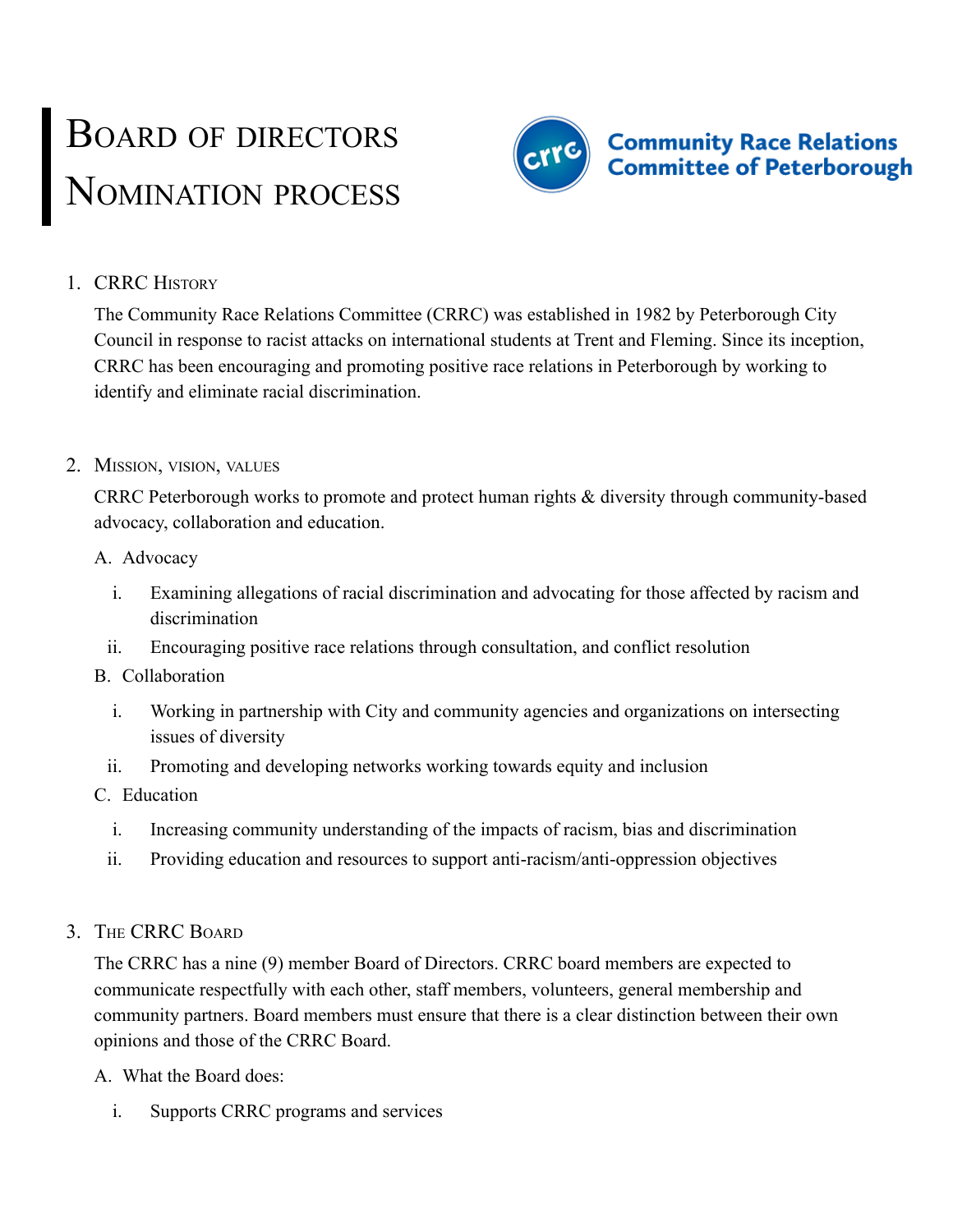- ii. Participates in planning and setting organizational priorities
- iii. Provides leadership and governance to the organization as defined by the Corporations Act, CRRC bylaws and related legislation
- iv. Provides oversight for the financial management of the organization
- v. Works collectively with staff to fulfill the mission of the organization

B. How much time is required of a Board member?

Although time commitment varies throughout the year, there is a basic level of commitment needed to fulfill the obligations of a board member. Each Board member must be available for:

A term of 2 years, 1 year for students.

A minimum 5 hours per month to prepare for and attend meetings, participate in committees, and assist with tasks as designated and as part of board portfolios.

C. Committee Work

Committees are an important part of the ongoing work of the organization and each board member is expected to support at least one CRRC committee.

### 4. NOMINATION & ELECTION OF CRRC BOARD OF DIRECTORS

If you are interested in joining the CRRC Board, you will need to complete a nomination form and submit a copy to CRRC staff, in person or at  $\underline{admin}(\widehat{\omega}$  racerelationspeterborough.org by May 17th 7:00pm.

#### A. Eligibility

- i. Must be a CRRC member in good standing. Have a membership that is up to date for the calendar year in which the election is being held.
- ii. Of the seven positions on the board, two will be designated for students from Trent and Fleming.

# B. 2020 election timeline

- i. Nominations are now open
- ii. Nomination interviews will be conducted April 30 to May 14th. Potential Board members must meet with at least one current Board member to complete the application/nomination process.
- iii. Successful applicants will be selected to ensure: adequate representation of historically marginalized groups on the Board, demonstrated commitment to the mission of CRRC, and that designated student positions are filled.
- C. Elections will be held May 17th, 2022 during the AGM.
	- i. Nominees will have an opportunity to introduce themselves and inform the membership of why they wish to be on the Board and explain how they plan to contribute to the organization.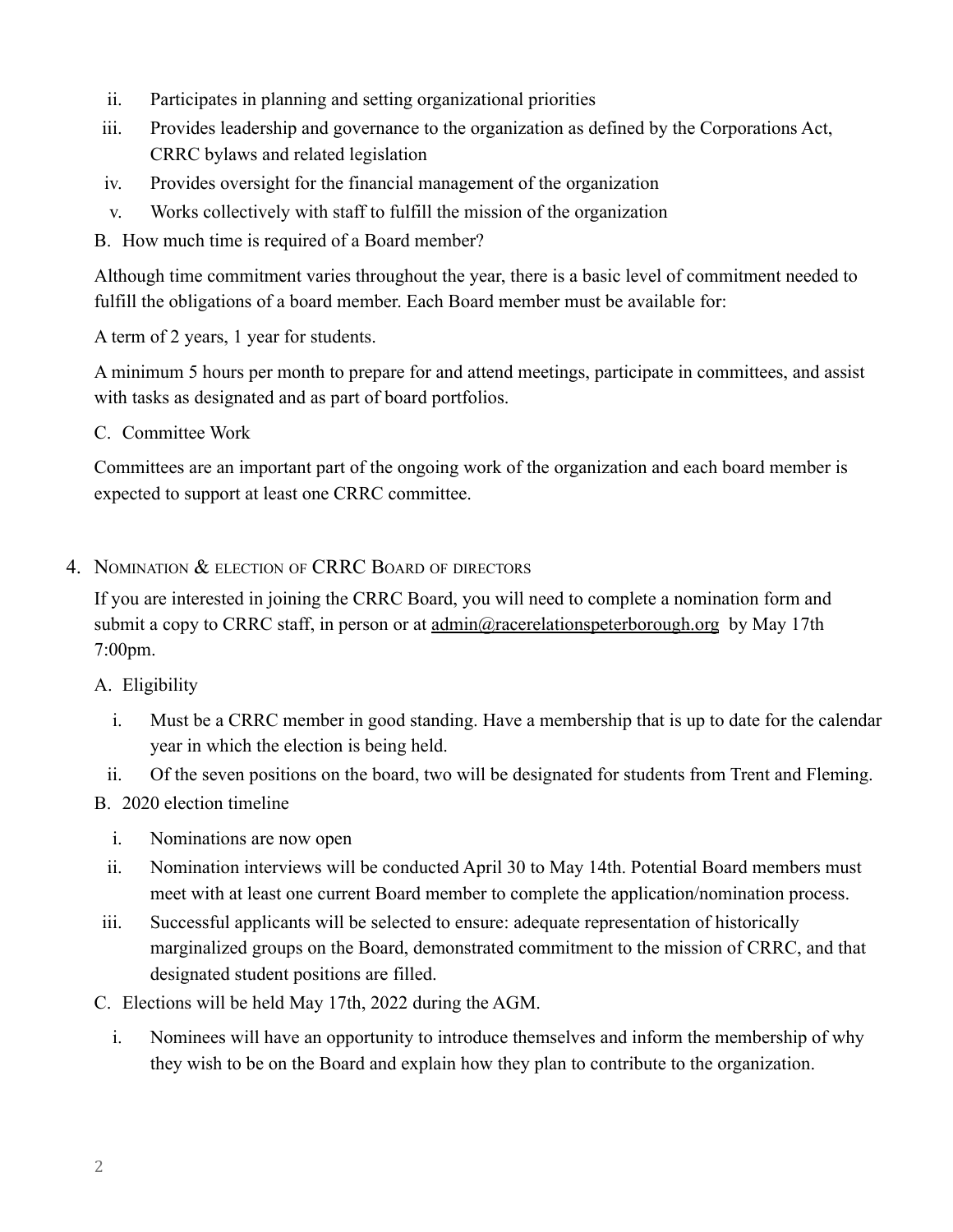- ii. Nominees should make every effort to be present for the vote at the AGM. However, should the nominee be unable to attend with legitimate cause, they can designate another member to read their nomination statement.
- iii. Every CRRC member present shall have one ballot.
- iv. Every CRRC member present shall be entitled to vote for as many Directors as need to be elected.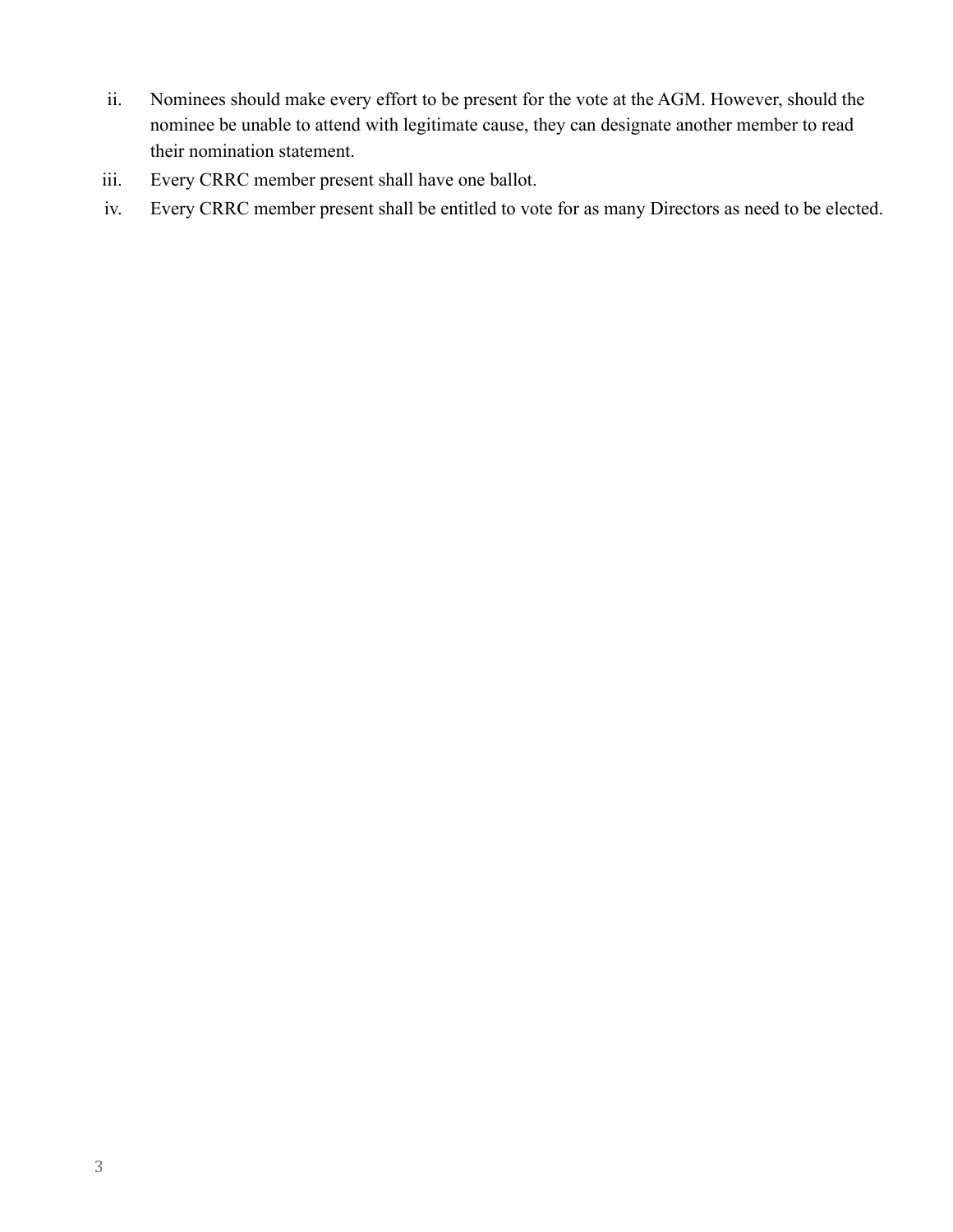# BOARD OF DIRECTORS NOMINATION FORM



Refer to Nomination Package for details regarding the nomination process or eligibility.

|                                                                                                      | Date:                                                          |                                                          |
|------------------------------------------------------------------------------------------------------|----------------------------------------------------------------|----------------------------------------------------------|
|                                                                                                      |                                                                |                                                          |
|                                                                                                      |                                                                |                                                          |
|                                                                                                      | <u> 1989 - Andrea Barbara, Amerikaansk politiker (d. 1989)</u> |                                                          |
|                                                                                                      | Phone:                                                         |                                                          |
|                                                                                                      |                                                                |                                                          |
|                                                                                                      |                                                                |                                                          |
| Are you a student at Trent or Fleming? (circle one if applicable)                                    |                                                                |                                                          |
| I have read and understand CRRC mission and values and the responsibilities of being a Board member. |                                                                |                                                          |
| I agree to abide by these and put my name forward as a nominee for the Board.                        |                                                                |                                                          |
|                                                                                                      |                                                                |                                                          |
|                                                                                                      | Name: Signature                                                | Date: $\frac{1}{\sqrt{1-\frac{1}{2}} \cdot \frac{1}{2}}$ |
|                                                                                                      |                                                                |                                                          |

Please provide a brief response to the following questions:

*1. What do you hope to accomplish as a member of the CRRC Board of Directors?*

*2. What relevant skills do you possess to assist on the Board?*